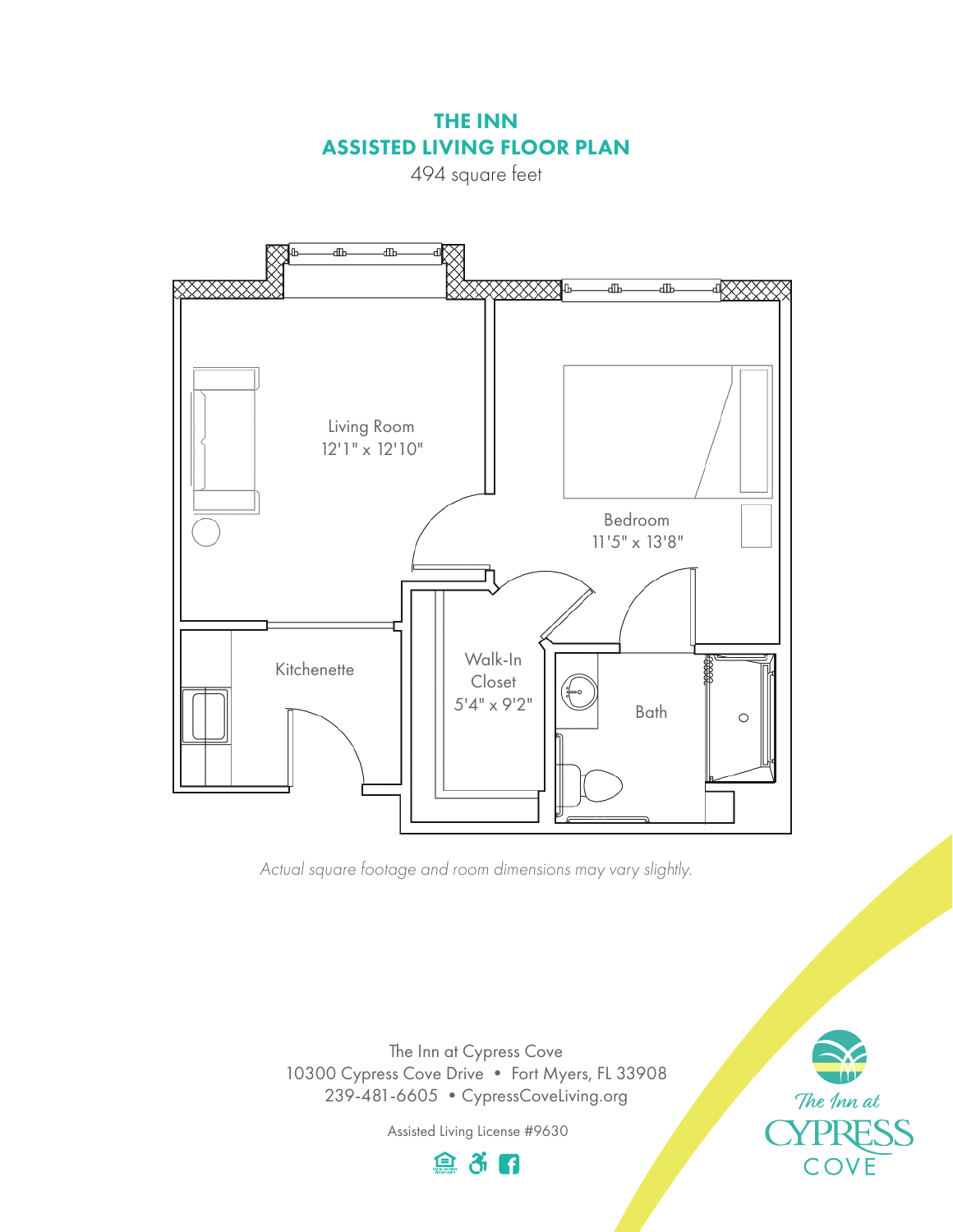## THE COTTAGE MEMORY CARE FLOOR PLAN | MODEL A

297 square feet



*Actual square footage and room dimensions may vary slightly.*

The Cottage at Cypress Cove 10300 Cypress Cove Drive • Fort Myers, FL 33908 239-481-6605 •CypressCoveLiving.org

Assisted Living License #9630



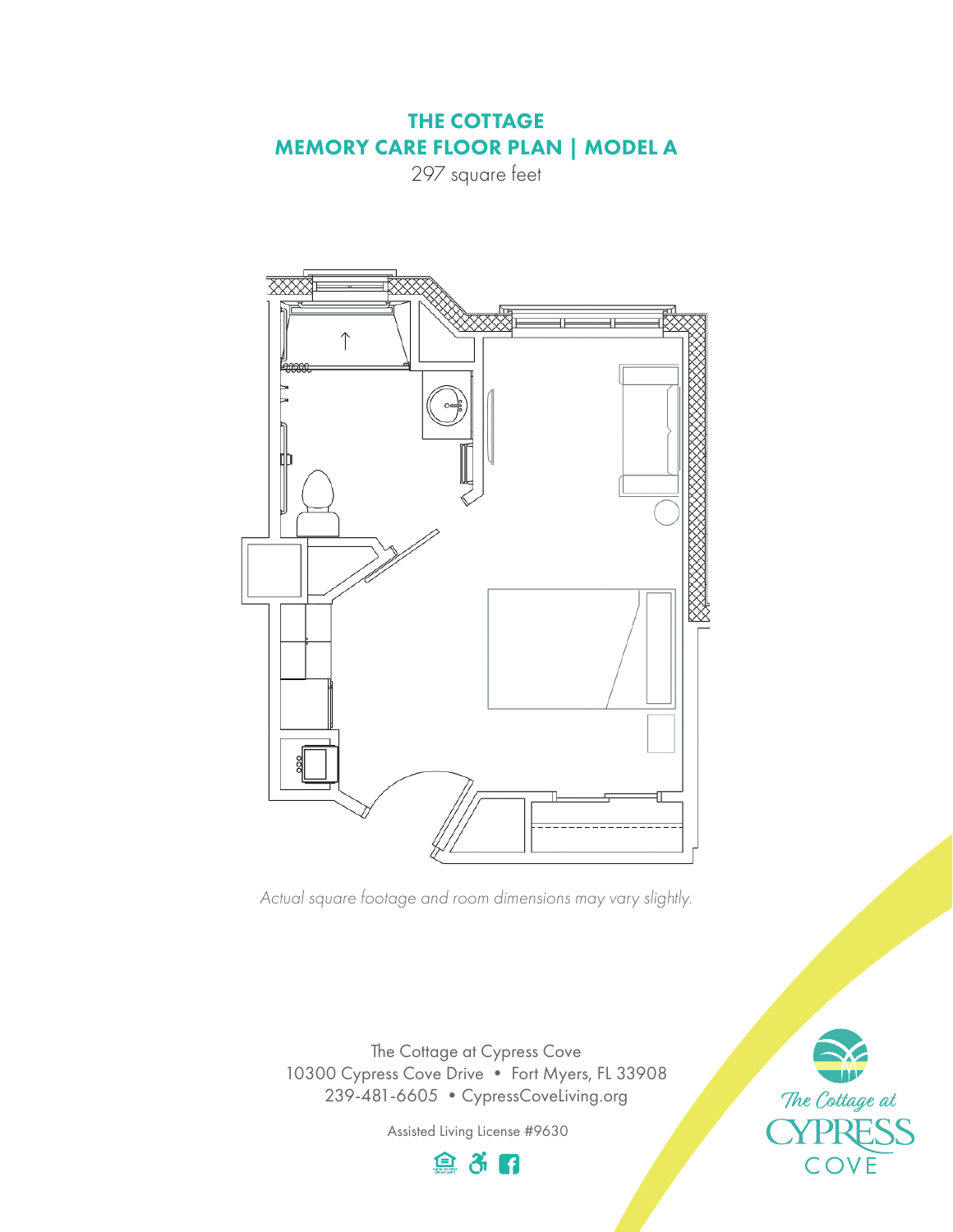## THE COTTAGE MEMORY CARE FLOOR PLAN | MODEL B

308 square feet



*Actual square footage and room dimensions may vary slightly.*

The Cottage at Cypress Cove 10300 Cypress Cove Drive • Fort Myers, FL 33908 239-481-6605 •CypressCoveLiving.org

Assisted Living License #9630



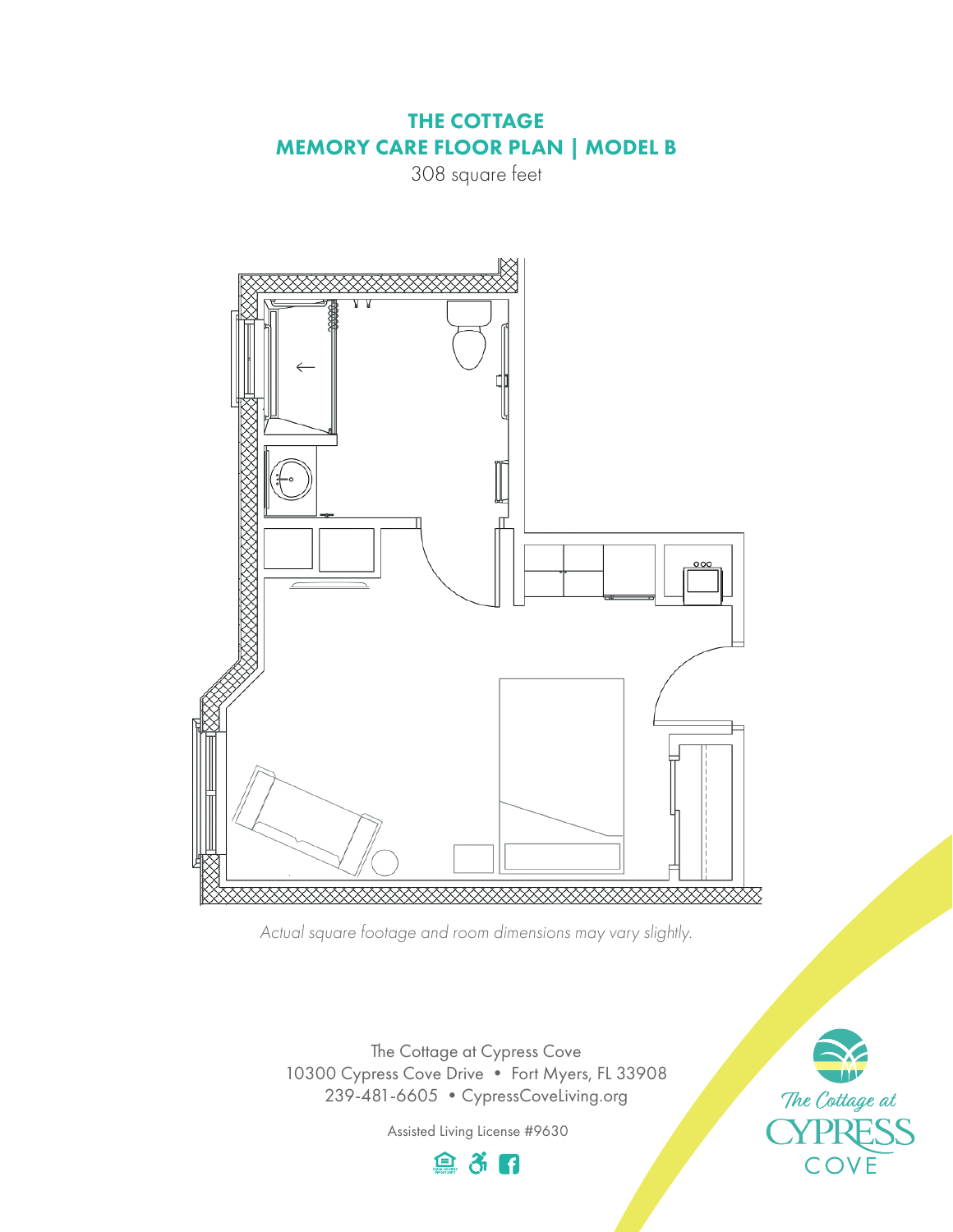## THE COTTAGE MEMORY CARE FLOOR PLAN | MODEL C

342 square feet



*Actual square footage and room dimensions may vary slightly.*

The Cottage at Cypress Cove 10300 Cypress Cove Drive • Fort Myers, FL 33908 239-481-6605 •CypressCoveLiving.org

Assisted Living License #9630

自杀日